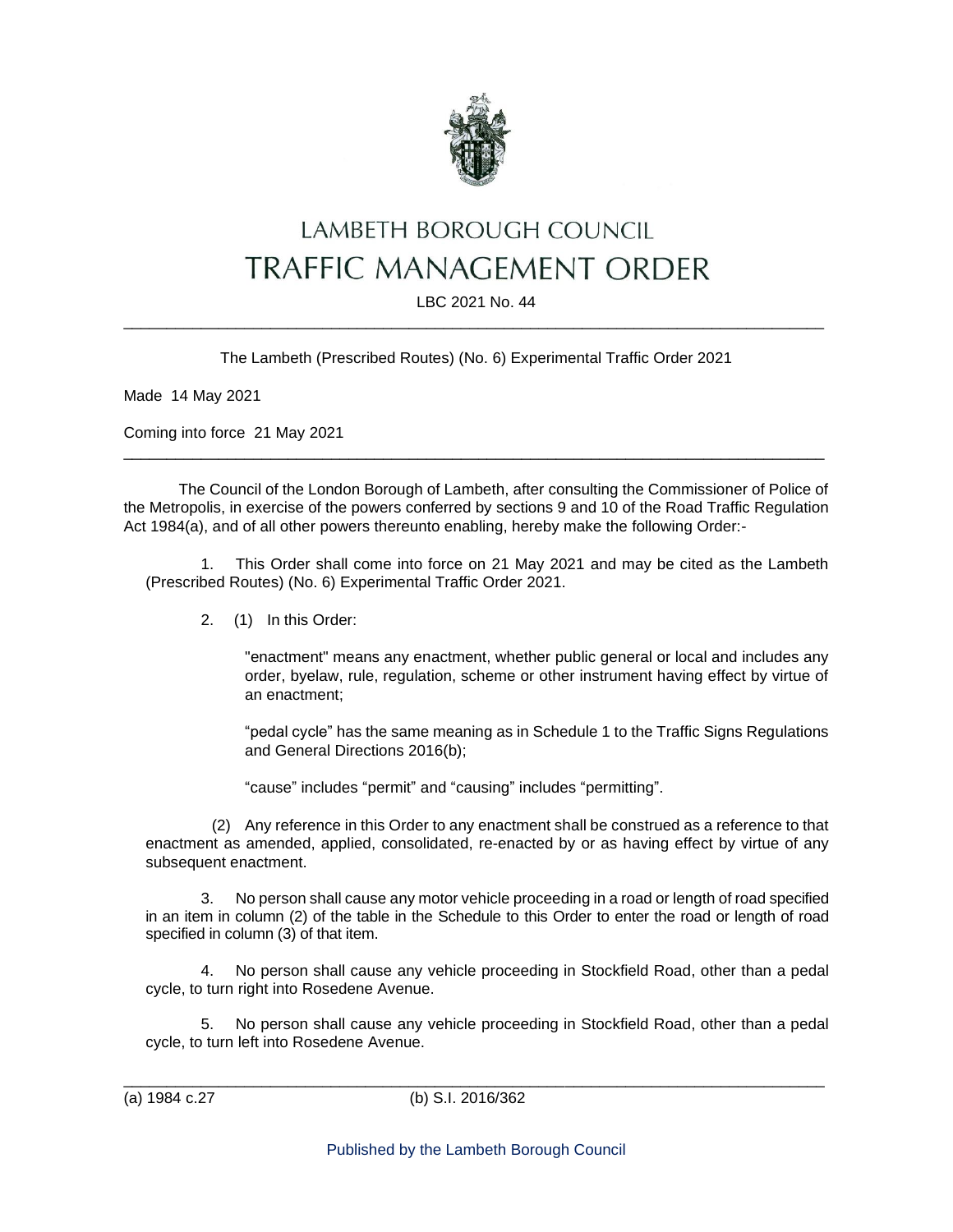6. No person causing any vehicle, other than a pedal cycle, to proceed in Hailsham Avenue shall thereupon cause that vehicle to turn right into Mount Nod Road.

- 7. Nothing in Articles 3 to 6 inclusive of this Order shall apply:-
	- (a) in relation to any vehicle being used for ambulance, fire brigade or police purposes if the observance of that Article would be likely to hinder the use of that vehicle for the purpose for which it is being used on that occasion;
	- (b) to anything done with the permission or at the direction of a police constable in uniform or a traffic warden; or
	- (c) to any person who causes any vehicle to proceed in accordance with any restriction or requirement indicated by traffic signs placed pursuant to section 66 or 67 of the Road Traffic Regulation Act 1984.

8. In pursuance of section 10(2) of the Road Traffic Regulation Act 1984, the Assistant Director of Infrastructure, Environment, Public Realm & Climate Change Delivery or some other person authorised in that behalf by him, may, if it appears to him or that other person essential in the interests of the expeditious, convenient and safe movement of traffic, or for preserving or improving the amenities of the area through which any road affected by this Order runs, modify or suspend the operation of this Order or any provision of it, save that no modification shall make an addition.

Dated this fourteenth day of May 2021.

Ben Stevens Highway Network Manger